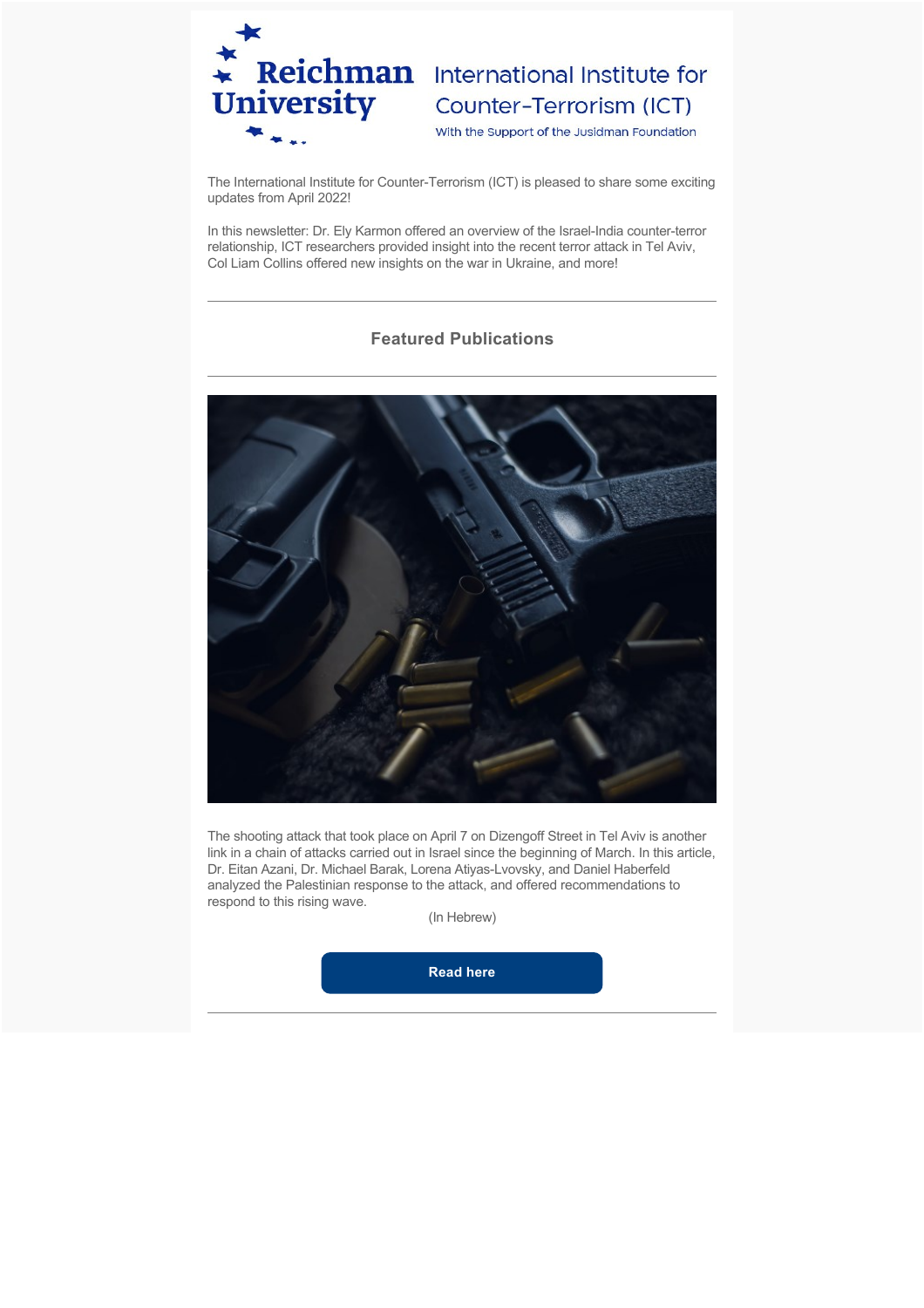

Since 1992, India and Israel have maintained close ties in the counter-terrorism arena. In his recent article published published in *Perspectives on Terrorism*, Dr. Ely Karmon offered insights on India's Counterterrorism Cooperation with Israel, as well as the intricate challenges faced by India in dealing with Iranian terrorism on its soil.

**[Read here](https://www.universiteitleiden.nl/binaries/content/assets/customsites/perspectives-on-terrorism/2022/issue-2/karmon.pdf)**



How did terrorists use the internet in 2021? How do they leverage the interconnectedness of the space to radicalize, recruit, and plan attacks? The ICT Cyber Desk team offers in-depth analysis on these activities and more in their new report *Trends in Cyber-Terrorism in 2021*.

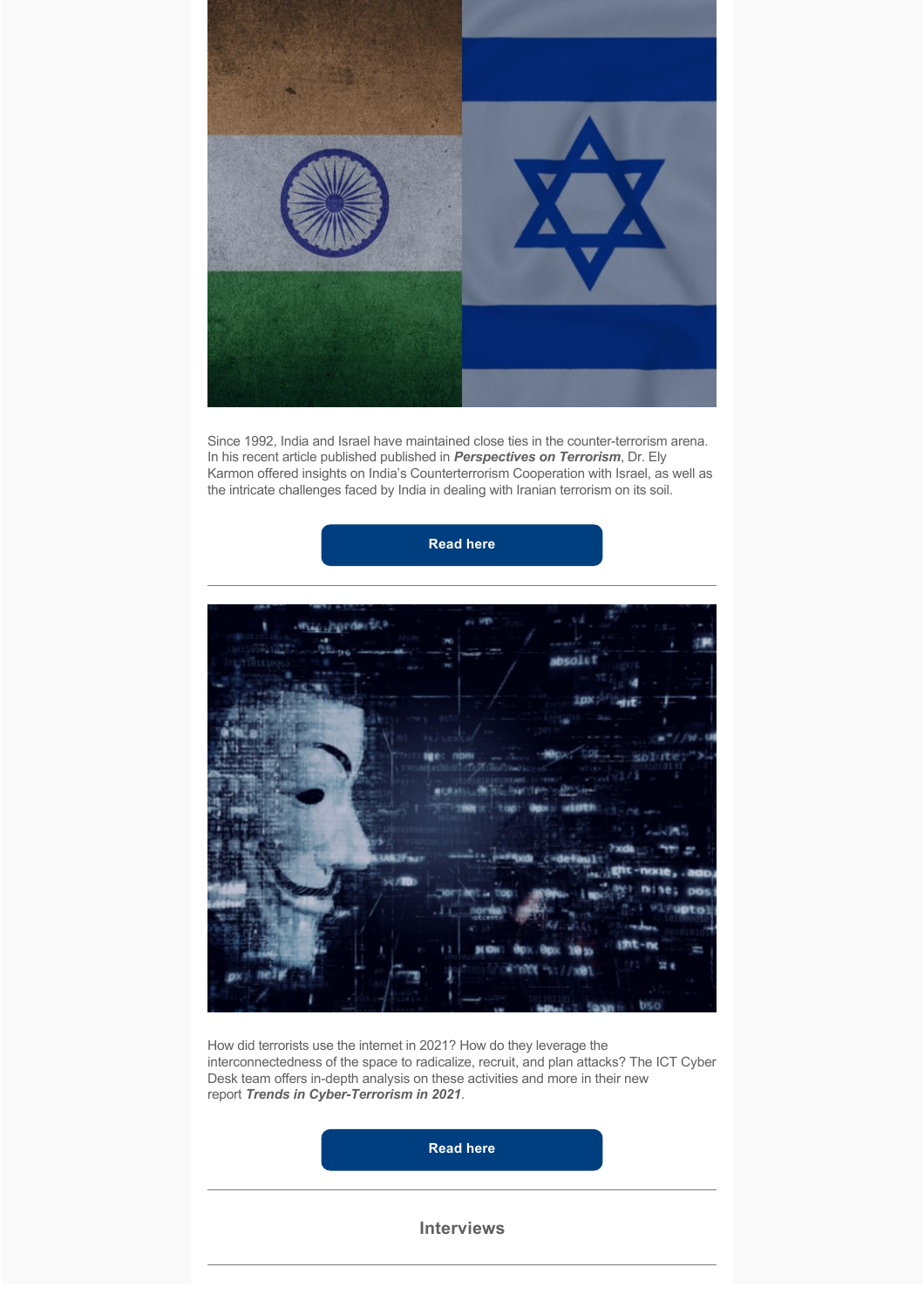

In an interview with ILTVNews, Dr. Michael Barak discussed the deepening conflict between Egypt and Sudan towards Ethiopia regarding the Ethiopian intention to refill the Renaissance dam for the third time, which Egypt perceives as an existential threat.

**[Watch here](https://www.youtube.com/watch?v=jzO6Yrm57_M)**



## **Terror Needs a Stage**

In an interview with Der Tagesspiegel, Dr. Gabriel Weimann discussed the potential for escalation and further attacks in light of the most recent wave of terrorist attacks in Israel.

**[Read here](https://www.tagesspiegel.de/politik/attentate-in-israel-terror-braucht-wie-das-theater-eine-buehne/28248156.html)**



#### **Israeli's Rush for Gun Licenses In Wake of Attacks**

The recent wave of attacks has prompted a surge in applications for firearms licenses in Israel. Brig. Gen. (Res.) Shaike Horowitz, suggests that this rise needs to be accompanied by more significant training as well.

#### **[Read here](https://www.bloomberg.com/news/articles/2022-04-12/israelis-rush-for-gun-licenses-after-series-of-fatal-shootings)**



**D SAYS FOILED IRANIAN ASSASSINATION PLOT IN TURK** 

## **Mossad Thwarts Assassination Attempts**

In an interview with i24News, Brig. Gen. (Res.) Nitzan Nuriel discussed the potential for future attacks and plots around the globe, after it was announce that the Mossad was able to thwart a plot against Israeli and U.S. targets in Turkey.



## **Understanding the Recent Wave of Attacks in Israel**

In a recent interview with the deputy editor of Fathom Journal, Dr. Ely Karmon discussed the security situation in Israel in light of the recent wave of terror attacks.

**[Watch here](https://twitter.com/i24NEWS_EN/status/1520939809296068610?s=20&t=7DeGGfNzopeXraw8n5TD6w)**

# **[Read here](https://fathomjournal.org/understanding-the-recent-terror-attacks-in-israel/)**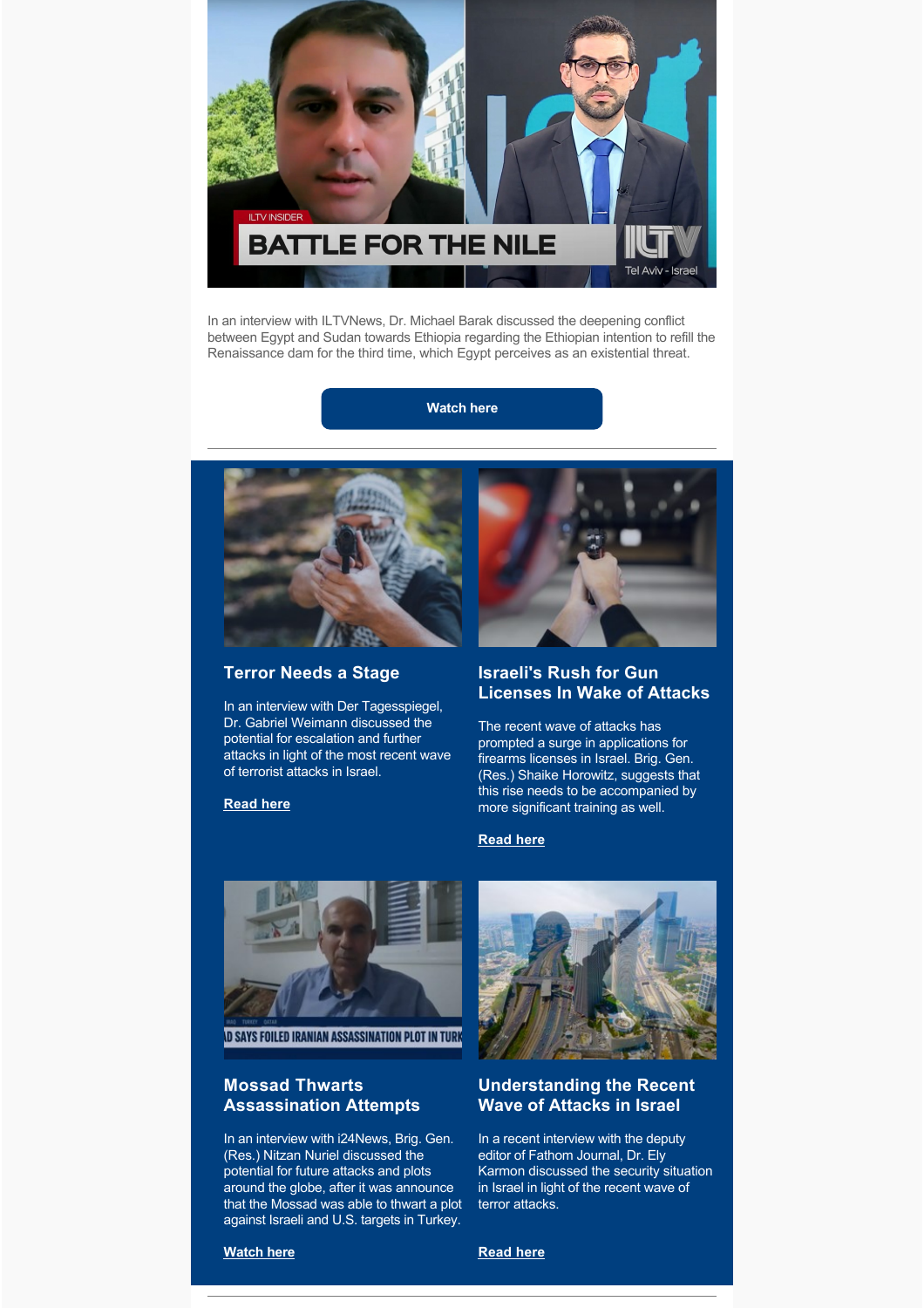#### **Podcasts**



In a new podcast, *(F)Acts of Terror*, Deborah Schimenovitz and Alex Pack interviewed Col. Liam Collins, the former Director of the Combatting Terrorism Center and the Modern War Institute at the US Military Academy at West Point, and current RU-MirYam Visiting Professor as well as the former executive officer to the senior US Defense Advisor to the Ukraine, then-retired Gen. John Abizaid. During the interview Col. Collins discussed the strategic and tactical aspects of the Russian invasion of Ukraine and addressed the issue of the foreign fighters involved in conflict.

**[Listen here](https://linktr.ee/facts_of_terror)**

#### **Announcements**



After nearly two-years of online courses, we are excited to be able to offer the Advanced Certificate program both online and in-person!

This unique program combines academic study, simulations, and on-site briefings, to